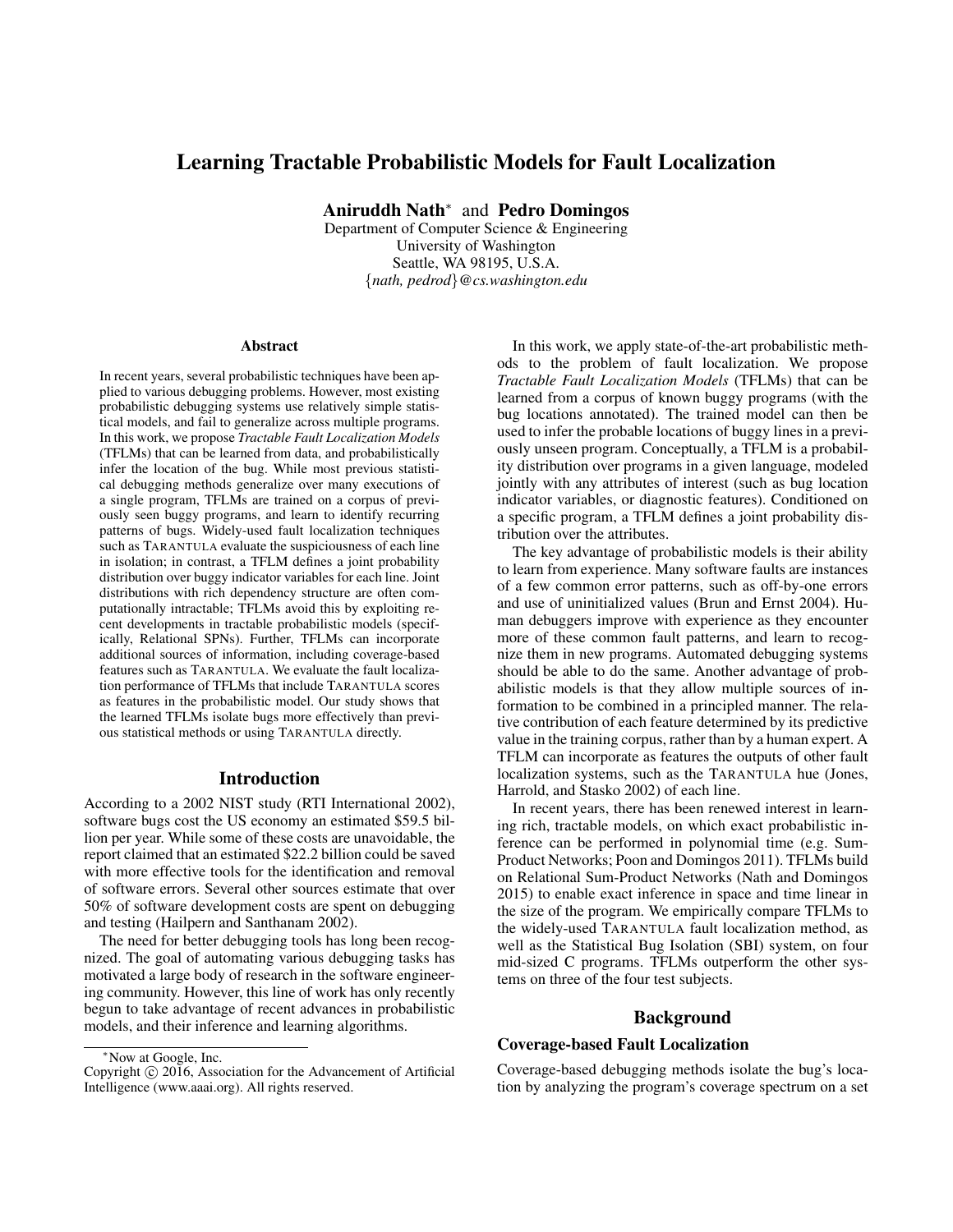of test inputs. These approaches take the following as input:

- 1. a set of unit tests;
- 2. a record of whether or not the program passed each test;
- 3. program traces, indicating which components (usually lines) of the program were executed when running each unit test.

Using this information, these methods produce a suspiciousness score for each component in the program. The most well-known method in this class is the TARANTULA system (Jones, Harrold, and Stasko 2002), which uses the following scoring function:

$$
S_{\text{Tarantula}}(s) = \frac{\frac{Failed(s)}{\text{TotalFailed}}}{\frac{\text{Pased}(s)}{\text{TotalPased}} + \frac{\text{Failed}(s)}{\text{TotalFailed}}}
$$

Here,  $Pascal(s)$  and  $Failed(s)$  are respectively the number of passing and failing test cases that include statement s, and TotalPassed and TotalFailed are the number of passing and failing test cases respectively. In an empirical evaluation (Jones and Harrold 2005), TARANTULA was shown to outperform previous methods such as cause transitions (Cleve and Zeller 2005), set union, set intersection and nearest neighbor (Renieris and Reiss 2003), making it the state of the art in fault localization at the time. Since the publication of that experiment, a few other scoring functions have been shown to outperform TARANTULA under certain conditions (Abreu et al. 2009). Nonetheless, TARANTULA remains the most well-known method in this class.

### Probabilistic Debugging Methods

Per-Program Learning Several approaches to fault localization make use of statistical and probabilistic methods. Liblit et al. proposed several influential statistical debugging methods. Their initial approach (Liblit et al. 2003) used  $\ell_1$ regularized logistic regression to predict non-deterministic program failures. The instances are runs of a program, the features are instrumented program predicates, and the models are trained to predict a binary 'failure' variable. The learned weights of the features indicate which predicates are the most predictive of failure. In later work (Liblit et al. 2005), they use a likelihood ratio hypothesis test to determine which *predicates* (e.g. branches, sign of return value) in an instrumented program are predictive of program failure. Zhang et al. (2011) evaluate several other hypothesis testing methods in a similar setting.

The SOBER system (Liu et al. 2005; 2006) improves on Liblit et al.'s 2005 approach by taking into account the fact that a program predicate can be evaluated multiple times in a single test case. They learn conditional distributions over the probability of a predicate evaluating to true, conditioned on the success or failure of the test case. When these conditional distributions differ (according a statistical hypothesis test), the predicate is considered to be 'relevant' to the bug. The HOLMES system (Chilimbi et al. 2009) extends Liblit et al.'s approach along another direction, analyzing path profiles instead of instrumented predicates.

Wong et al. (2008; 2012) use a crosstab-based statistical analysis to quantify the dependence between statement coverage and program failure. Their approach can be seen as a hybrid between the Liblit-style statistical analysis and TARANTULA-style spectrum-based analysis. Wong et al. (2009; 2012) also proposed two neural network-based fault localization techniques trained on program traces. Ascari et al. (2009) investigate the use of SVMs in a similar setting.

Many of the methods described above operate under the assumption that the program contains exactly one bug. Some of these techniques have nevertheless been evaluated on programs with multiple faults, using an iterative process where the bugs are isolated one by one. Briand et al. (2007) explicitly extend TARANTULA to the multiple-bug case, by learning a decision tree to partition failing test cases. Each partition is assumed to model a different bug. Statements are ranked by suspiciousness using a TARANTULA-like scoring function, with the scores computed separately for each partition. Other clustering methods have also been applied to test cases; for example, Andrzejewski et al. (2007) use a form of LDA to discover latent 'bug topics'.

Generalizing Across Programs The key limitation of the statistical and machine learning-based approaches discussed above is that they only generalize over many executions of a single program. Ideally, a machine learning-based debugging system should be able to generalize over multiple programs (or, at least, multiple sequential versions of a program). As discussed above, many software defects are instances of frequently occurring fault patterns; in principle, a machine learning model can be trained to recognize these patterns and use them to more effectively localize faults in new programs.

This line of reasoning has received relatively little attention in the automated debugging literature. The most prominent approach is the Fault Invariant Classifier (FIC) of Brun and Ernst (2004). FIC is not a fault localization algorithm in the sense of TARANTULA and the other approaches discussed above. Instead of localizing the error to a particular line, FIC outputs *fault-revealing properties* that can guide a human debugger to the underlying error. These properties can be computed using static or dynamic program analysis; FIC uses the Daikon dynamic invariant detector (Ernst et al. 2001). At training time, properties are computed for pairs of buggy and fixed programs; properties that occur in the buggy programs but not the fixed programs are labeled as 'fault-revealing'. The properties are converted into programindependent feature vectors, and an SVM or decision tree is trained to classify properties as fault-revealing or non-faultrevealing. The trained classifier is then applied to properties extracted from a previously unseen, potentially faulty program, to reveal properties that indicate latent errors.

### Tractable Probabilistic Models

### Sum-Product Networks

A sum-product network (SPN) is a rooted directed acyclic graph with univariate distributions at the leaves; the internal nodes are (weighted) sums and (unweighted) products.

Definition 1. (Gens and Domingos 2013)

1. A tractable univariate distribution is an SPN.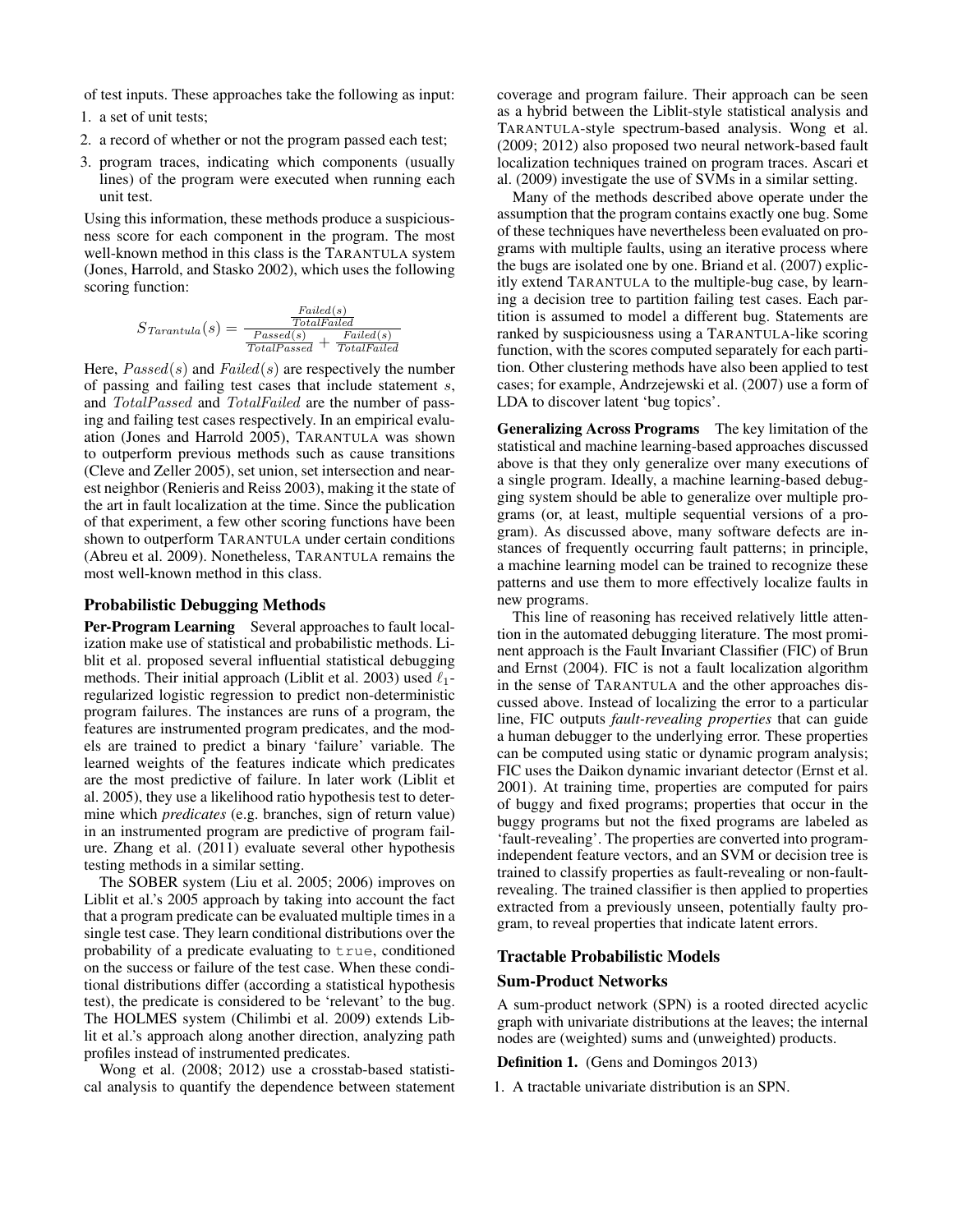

Figure 1: Example SPN over the variables  $x_1$ ,  $x_2$  and  $x_3$ . All leaves are Bernoulli distributions, with the given parameters. The weights of the sum node are indicated next to the corresponding edges.

- 2. A product of SPNs with disjoint scopes is an SPN. (The scope of an SPN is the set of variables that appear in it.)
- 3. A weighted sum of SPNs with the same scope is an SPN, provided all weights are positive.
- 4. Nothing else is an SPN.

Intuitively, an SPN (fig. 1) can be thought of as an alternating set of mixtures (sums) and decompositions (products) of the leaf variables. If the values at the leaf nodes are set to the partition functions of the corresponding univariate distributions, then the value at the root is the partition function (i.e. the sum of the unnormalized probabilities of all possible assignments to the leaf variables). This allows the partition function to be computed in time linear in the size of the SPN.

If the values of some variables are known, the leaves corresponding to those variables' distributions are set to those values' probabilities, and the remainder are replaced by their (univariate) partition functions. This yields the unnormalized probability of the evidence, which can be divided by the partition function to obtain the normalized probability. The most probable state of the SPN, viewing sums as marginalized-out hidden variables, can also be computed in linear time. The first learning algorithms for sum-product networks used a fixed network structure, and only optimized the weights (Poon and Domingos 2011; Amer and Todorovic 2012; Gens and Domingos 2012). More recently, several structure learning algorithms for SPNs have also been proposed (Dennis and Ventura 2012; Gens and Domingos 2013; Peharz, Geiger, and Pernkopf 2013).

### Relational Sum-Product Networks

SPNs are a propositional representation, modeling instances as independent and identically distributed (i.i.d.). Although the i.i.d. assumption is widely used in statistical machine learning, it is often an unrealistic assumption. In practice, objects usually interact with each other; Statistical Relational Learning algorithms can capture dependencies between objects, and make predictions about relationships between them.

Relational Sum-Product Networks (RSPNs; Nath and Domingos 2015) generalize SPNs by modeling a set of instances jointly, allowing them to influence each other's probability distributions, as well as modeling probabilities of relations between objects. RSPNs can be seen as templates for constructing SPNs, much like Markov Logic Networks (Richardson and Domingos 2006) are templates for Markov networks. RSPNs also require as input a part decomposition, which describes the part-of relationships among the objects in the mega-example. Unlike previous high-treewidth tractable relational models such as TML (Domingos and Webb 2012), RSPNs can generalize across mega-examples of varying size and structure.

# Tractable Fault Localization

# Tractable Fault Localization Models

A *Tractable Fault Localization Model* (TFLM) defines a probability distribution over programs in some deterministic language L. The distribution may also model additional variables of interest that are not part of the program itself; we refer to such variables as *attributes*. In the fault localization setting, the important attribute is a *buggy* indicator variable on each line. Other informative features may also be included as attributes; for instance, one or more coveragebased metrics may be included for each line.

More formally, consider a language whose grammar  $L =$  $(V, \Sigma, R, S)$  consists of:

- V is a set of *non-terminal* symbols;
- Σ is a set of *terminal* symbols;
- R is a set of production rules of the form  $\alpha \to \beta$ , where  $\alpha \in V$  and  $\beta$  is a string of symbols in  $V \cup \Sigma$ ;
- $S \in V$  is the start symbol.

Definition 2. A *Tractable Fault Localization Model* for language  $L$  consists of:

- a map from non-terminals in V to sets of *attribute variables* (discrete or continuous);
- for each symbol  $\alpha \in V$ , a set of latent subclasses  $\alpha_1, \ldots, \alpha_k;$
- $\pi_S$ , a probability distribution over subclasses of the start symbol  $S$ ;
- for each each subclass  $\alpha_i$  of  $\alpha$ ,
	- a univariate distribution  $\psi_{\alpha_i,x}$  over each attribute x associated with  $\alpha$ ;
	- for each rule  $\alpha \rightarrow \beta$  in L, a probability distribution  $\rho_{\alpha_i}$ over rules  $\alpha_i \rightarrow \beta$ ;
	- for each rule  $\alpha_i \to \beta$ , for each non-terminal  $\alpha' \in \beta$ , a distribution  $\pi_{(\alpha_i \to \beta), \alpha'}$  over subclasses of  $\alpha'$ .

The univariate distribution over each attribute may be replaced with a joint distribution over all attributes, such as a logistic regression model within each subclass that predicts the value of the *buggy* attribute, using one or more other attributes as features. However, for simplicity, we present the remainder of this section with the attributes modeled as a product of univariate distributions, and assume that the attributes are discrete.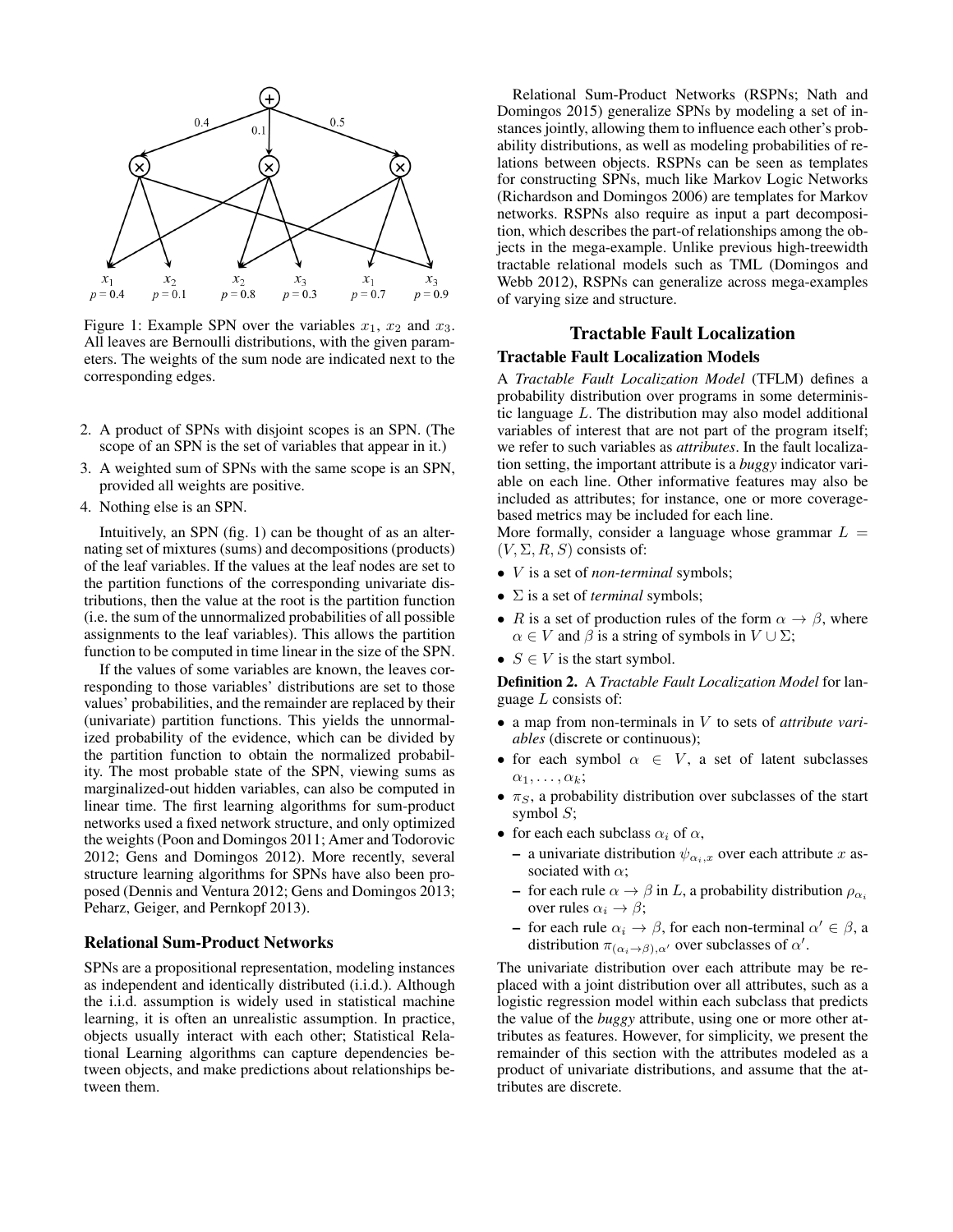TFLMs are related to the Latent Variable PCFG (L-PCFG) models used in the natural language processing (NLP) community (Matsuzaki, Miyao, and Tsujii 2005; Prescher 2005; Petrov et al. 2006). As in L-PCFGs, each symbol  $\alpha$  in the language is drawn probabilistically from a set of latent subclasses  $\alpha_1, \ldots, \alpha_k$ . For each latent class, the model can define a different distribution over the sub-trees rooted at that symbol.

Conceptually, TFLMs differ from the PCFG-based models as used in NLP in two ways:

- 1. In addition to modeling a distribution over strings in the given language, TFLMs can also jointly model other variables of interest ('attributes'). Different latent subclasses can have different distributions over attributes.
- 2. In NLP, PCFGs and their extensions are usually used for parsing, i.e. finding the most probably parse tree according to the given probabilistic grammar. In the debugging context, we assume the program can be parsed unambiguously. The purpose of a TFLM is to answer probabilistic queries about the attributes of the given program (e.g. infer marginal probabilities).

Being defined over the grammar of the programming language, TFLMs can capture information extremely useful for the fault localization task. For example, a TFLM can represent different fault probabilities for different symbols in the grammar. In addition, the latent subclasses give TFLMs a degree of context-sensitivity; the same symbol can be more or less likely to contain a fault depending on its latent subclass, which is probabilistically dependent on the subclasses of ancestor and descendent symbols in the parse tree. This makes TFLMs much richer than models like logistic regression, where the features are independent conditioned on the class variable. Despite this representational power, exact inference in TFLMs is still computationally efficient.

Example 1. The following rules are a fragment of the grammar of a Python-like language:

```
while_stmt \rightarrow 'while' condition ':' suite
condition \rightarrow expr operator expr
condition \rightarrow 'not' condition
```
We refer to the above rules as  $r_1$ ,  $r_2$  and  $r_3$  respectively. The following is a partial specification of a TFLM over this grammar, with the while stmt symbol as root.

- All non-terminal symbols have *buggy* and *suspiciousness* attributes. *buggy* is a fault indicator, and *suspiciousness* is a diagnostic attribute, such as a TARANTULA score.
- Each non-terminal has two latent subclass symbols. For example, while  $s$ tmt has subclasses while  $s$ tmt<sub>1</sub> and while\_ $\texttt{stmt}_2$ .
- The distribution over start symbols is:  $\pi(\texttt{while\_stmt}_1) = 0.4, \quad \pi(\texttt{while\_stmt}_2) = 0.6.$
- For subclass symbol while\_ $stmt_1$  (subclass subscripts omitted):
	- $\psi_{buagy}$  ∼ Bernoulli(0.01)
	- $\psi_{suspiciousness} \sim \mathcal{N}(0.4, 0.05)$
	- $-\rho(r_1) = 1.0$ , since while stmt has a single rule.

– The distributions over child symbol subclasses for  $r_1$  are:  $\pi_{r_1,\text{condition}}(\text{condition}_1)$  = 0.7,  $\pi_{r_1,\text{condition}}(\text{condition}_2) = 0.3$ ,  $\pi_{r_1,\text{suit}}(\text{suit}) = 0.2, \quad \pi_{r_1,\text{suit}}(\text{suit}_2) = 0.8.$ 

(The complete TFLM specification would have similar definitions for all the other subclass symbols in the model.)

Semantics Conceptually, a TFLM defines a probability distribution over all programs in  $L$ , and their attributes. More formally, the joint distribution  $P(T, A, C)$  is defined over:

- a parse tree  $T$ ;
- an attribute assignment A, specifying values of all attributes of all non-terminal symbols in  $T$ ;
- latent subclass assignment  $C$  for each non-terminal in  $T$ .

For parse tree T containing rules  $r_1$  =  $\alpha_1 \rightarrow \beta_1, r_2 \rightarrow \alpha_2 \rightarrow \beta_2, \ldots, r_n$  $\alpha_n \rightarrow \beta_n$ , and root symbol  $\alpha_R$ ,  $P(T, A, C)$  =  $\prod_{r_i}$  $\left(\rho_{C(\alpha_i)}(\alpha_i \to \beta_i) \times \prod_{\alpha' \in \beta_i} \pi_{(C(\alpha_i) \to \beta_i),\alpha'}(C(\alpha')) \times \right)$  $\prod_{x \in attr(\alpha_i)} \psi_{C(\alpha_i),x}(A(x))$   $\times \pi_S(C(\alpha_R))$ 

Inference Like RSPNs, inference in TFLMs is performed by grounding out the model into an SPN. The SPN is constructed in a recursive top-down manner, beginning with the start node:

- Emit a sum node over subclasses of the start node, weighted according to  $\pi_S$ . Let the current symbol  $\alpha$  be the start symbol, and let  $\alpha_i$  be its subclass. Let  $N^+_{\alpha}$  refer to the sum node over subclasses of symbol  $\alpha$ .
- Emit a product node  $N_{\alpha_i}^{\times}$  with one child for each attribute of  $\alpha$ , and a child for the subprogram rooted at  $\alpha_i$ . ( $N_{\alpha_i}^{\times}$  in turn is a child of  $N_{\alpha}^{+}$ .)
- For each attribute  $x$  of  $\alpha$ , emit univariate distribution  $\psi_{\alpha_i,x}$  over the attribute values for the current symbol, as a child of  $N_{\alpha_i}^{\times}$ .
- Emit a sum node  $N_{\rho_{\alpha_i}}^+$  over production rules  $\alpha_i \to \beta$ , weighted according to  $\rho_{\alpha_i}$ .  $N_{\rho_{\alpha_i}}^+$  is also a child of  $N_{\alpha_i}^{\times}$ . (Note that when grounding a TFLM over a known parse tree, all but one child of this sum node is zeroed out, and need not be grounded.)
- Recurse over each non-terminal  $\alpha'$  in  $\beta$ , choosing its subclass via a sum node weighted by  $\pi_{(\alpha_i \rightarrow \beta), \alpha'}$ . The recursively constructed sub-SPNs are added as children to a product node  $N^{\times}_{\alpha_i \to \beta}$ , which in turn is a child of  $N^+_{\rho_{\alpha_i}}$ .

Following the above recursive grounding procedure naïvely results in a tree-structured SPN. However, note that we can cache the sub-SPN corresponding to each subclass of each symbol  $\alpha$  in the parse tree, grounding it once and connecting it to multiple parents. The resulting SPN is a directed acyclic graph.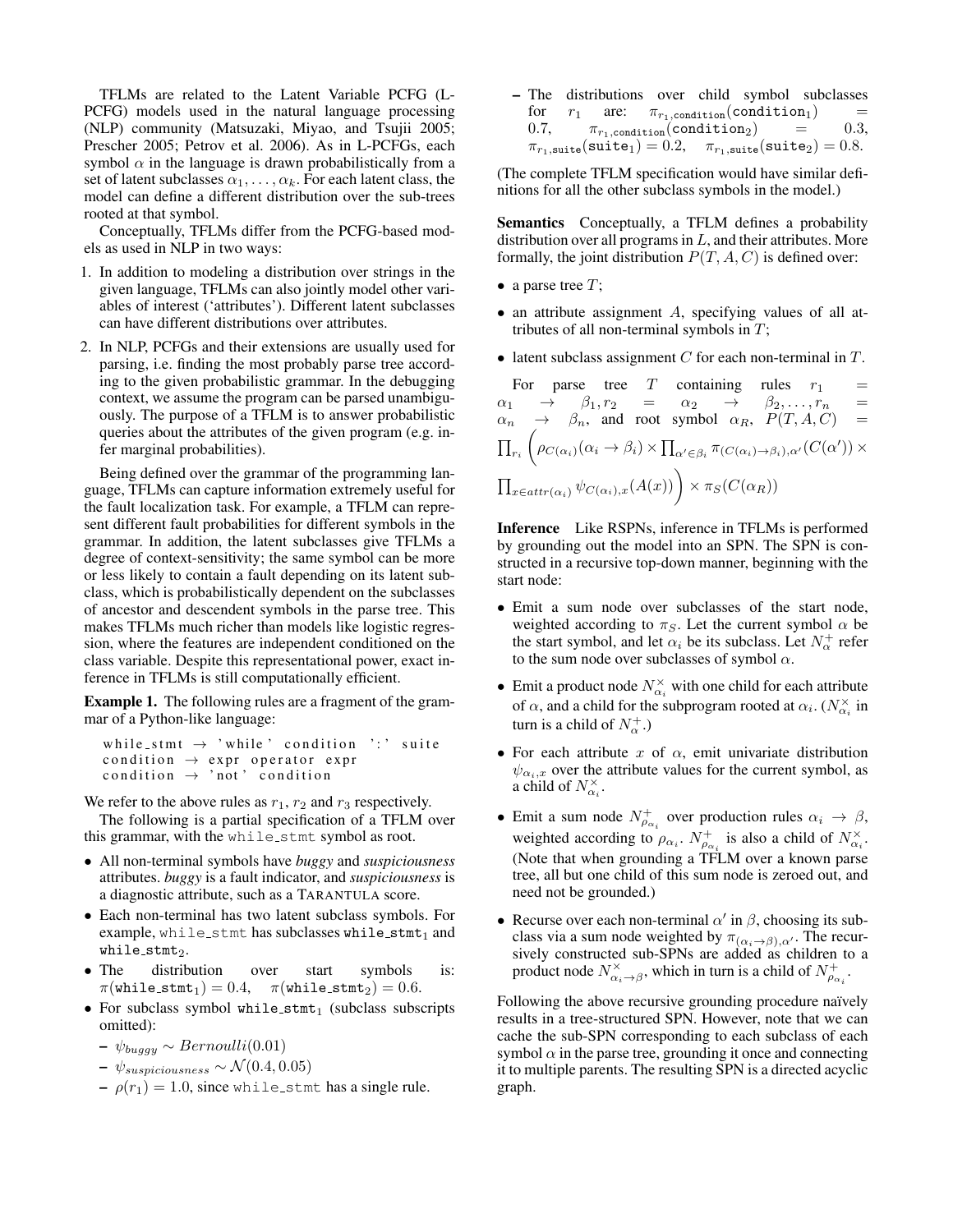Table 1: Subject programs

| Program | Versions | Executable LOC | Buggy vers. |
|---------|----------|----------------|-------------|
| grep    |          | $3368 \pm 122$ | $8 \pm 5$   |
| gzip    |          | $1905 \pm 124$ | $7 \pm 3$   |
| flex    |          | $3907 \pm 254$ | $10 \pm 4$  |
| sed     |          | $2154 \pm 389$ | $3 + 1$     |

Learning The learning problem in TFLMs is to estimate the  $\pi$  and  $\psi$  distributions from a training corpus of programs, with known attribute values but unknown latent subclasses. (The  $\rho$  distributions have no effect on the distribution of interest, since we assume that every program can be unambiguously mapped to a parse tree.)

As is commonly done with SPNs, we train the model via hard EM. In the E-step, given the current parameters of  $\pi$ and  $\psi$ , we compute the MAP state of the training programs (i.e. the latent subclass assignment that maximizes the logprobability). In the M-step, we re-estimate the parameters of  $\pi$  and  $\psi$ , choosing the values that maximize the logprobability. These two steps are repeated until convergence, or for a fixed number of iterations.

If the attributes are modeled jointly rather than as a product of univariate distributions, retraining the joint model in each iteration of EM is computationally expensive. A more efficient alternative is to use a product of univariates during EM, in order to learn a good subclass assignment. The joint model is then only trained once, at the conclusion of EM.

## Experiments

We performed an experiment to determine whether TFLM's ability to combine a coverage-based fault localization system with learned bug patterns improves fault localization performance, relative to using the coverage-based system directly. As a representative coverage-based method, our study used TARANTULA, one of the most widely-used approaches in this class, and a common comparison system for fault localization algorithms. We also compared to the statementbased version of Liblit et al.'s Statistical Bug Isolation (SBI) system (Liblit et al. 2005), as adapted by Yu et al. (2008). SBI serves as a representative example of a lightweight statistical method for fault localization.

### Subjects

We evaluated TFLMs on four mid-sized C programs (table 1) from the Software-artifact Infrastructure Repository (Khurshid et al. 2004). All four test subjects are real-world programs, commonly used to evaluate fault localization approaches. The repository contained several sequential versions of each program, each with several buggy versions. The repository also contained a suite of between 124 and 525 TSL tests for each version, which we used to compute the TARANTULA scores.

The number of executable lines was measured by the gcov tool. We excluded buggy versions where the bug occurred in a non-executable line (e.g. lines excluded by preprocessor directives), or consisted of line insertions or deletions. Unlike most previous fault localization studies that use these

Table 2: Localization accuracy (fraction of lines skipped)

| Program | TFLM  | Tarantula | <b>SBI</b> |
|---------|-------|-----------|------------|
| grep    | 0.645 | 0.640     | 0.564      |
| gzip    | 0.516 | 0.682     | 0.540      |
| flex    | 0.770 | 0.704     | 0.618      |
| sed     | 0.927 | 0.851     | 0.603      |

Table 3: TFLM (with Tarantula feature) vs Tarantula alone

| Program      | <b>TFLM</b> wins | <b>Ties</b> | Tarantula wins |
|--------------|------------------|-------------|----------------|
| grep         | 18               |             |                |
| gzip<br>flex |                  |             | 23             |
|              | 31               |             | 18             |
| sed          | 17               |             |                |

subjects, we do not exclude versions for which the test results were uniform (i.e. consisting entirely of passing or failing tests). Although coverage-only methods such as TARAN-TULA can provide no useful information in the case of uniform test suites, TFLMs can still make use of learned contextual information to determine that some lines are more likely than others to contain a fault.

### Methodology

We implemented TFLMs for a simplified version of the C grammar with 23 non-terminal symbols, ranging from compound statements like if and while to atomic single-line statements such as assignments and break and continue statements. Each symbol has a *buggy* attribute, and a *suspiciousness* attribute, which is the TARANTULA score of the corresponding line. (For AST nodes that correspond to multiple lines in the original code, we use the highest TARANTULA score among all lines). As described in the previous section, the attributes are modeled as independent univariates during EM (*buggy* as a Bernoulli distribution, and *suspiciousness* as a Gaussian), and then via a logistic regression model within each subclass. The model predicts the *buggy* attribute, using the TARANTULA score and a bias term as features. We use the SCIKIT-LEARN (Pedregosa et al. 2011) implementation of logistic regression, with the class weight='auto' parameter, to compensate for the sparsity of the buggy lines relative to bug-free lines. For TFLMs, we ran hard EM for 100 iterations. For each subject program, TFLMs were learned via cross-validation, training on all versions of the program except the one being evaluated. The number of latent subclasses was also chosen via cross-validation, from the range [1, 4].

The output of a fault localization system is a ranking of

Table 4: TFLM learning and inference times

| Program | Avg. learn time $(s)$ | Avg. infer time $(s)$ |
|---------|-----------------------|-----------------------|
| grep    | 1135.00               | 20.91                 |
| gzip    | 433.33                | 5.25                  |
| flex    | 978.63                | 13.15                 |
| sed     | 326.37                | 5.18                  |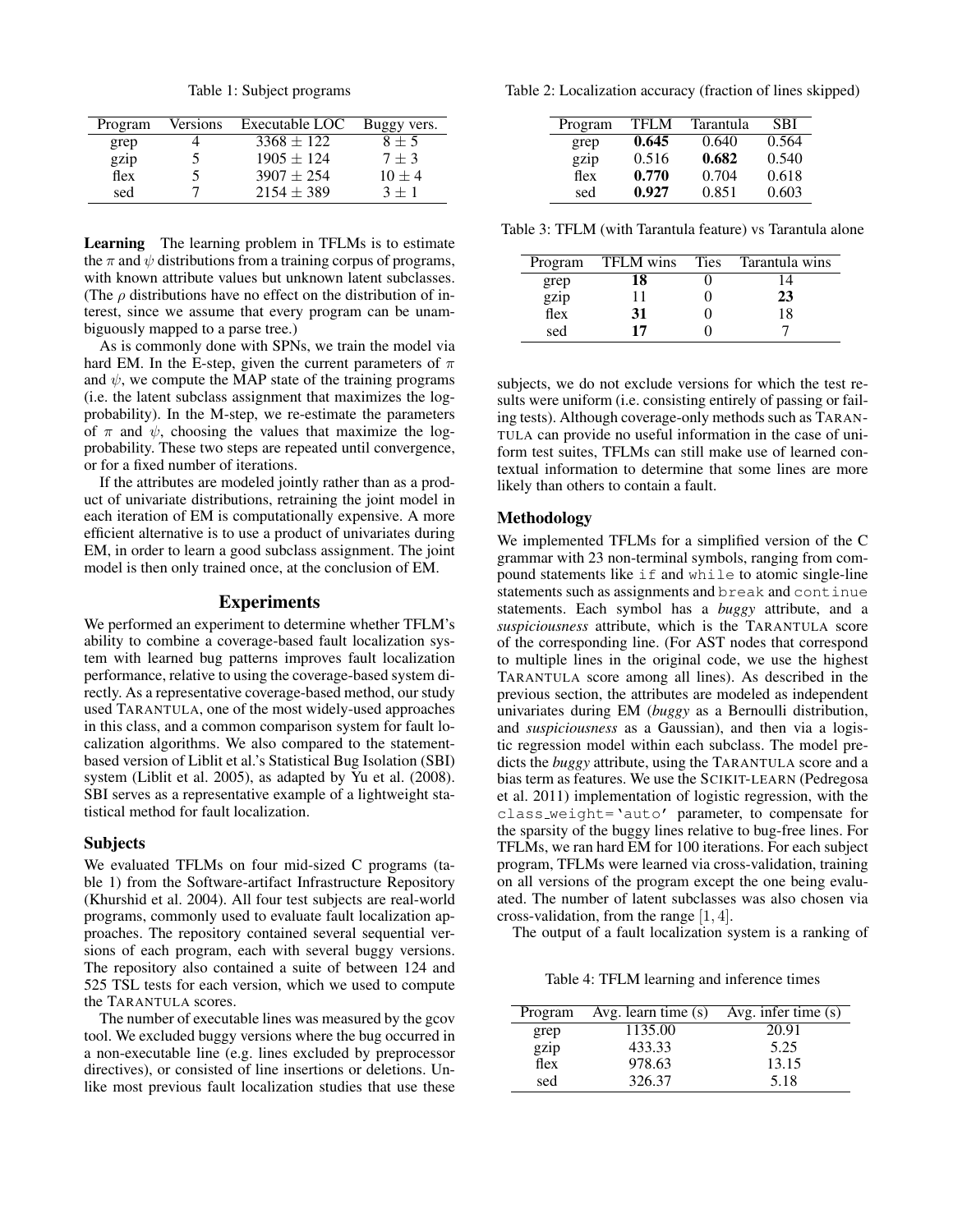

Figure 2: The horizontal axis is the fraction of lines skipped (FS), and the vertical axis is the fraction of runs for which the FS score equalled or exceeded the x-axis value.

the lines of code from most to least suspicious. For TFLMs, we ranked the lines by predicted probability that  $buggy = 1$ . (Each line in the original program is modeled by the finestgrained AST node that encloses it.) The evaluation metric was the 'fraction skipped' (FS) score, i.e. the fraction of executable lines ranked below the highest-ranked buggy line. Despite its limitations (Parnin and Orso 2011), this is a widely-used metric for fault localization (Jones and Harrold 2005; Abreu et al. 2009).

# **Results**

Results of our experiments are displayed in tables 2 and 3, and figure 2. TFLMs outperform TARANTULA and SBI on three of the four subjects, isolating the majority of bugs more effectively, and earning a higher average FS score. However, TFLMs perform poorly on the gzip domain. This demonstrates the main threat to the validity of our method: machine learning algorithms operate under the assumption that the

test data is drawn from a similar distribution to the training data. If the bugs occur in different contexts in the training and test datasets (as in gzip), learning-based methods may perform worse than methods that try to localize each program independently. This risk is particularly great when the learning from a small corpus of buggy programs.

However, in three of the four subjects in our experiment, the training and test distributions are sufficiently similar to allow useful generalization, resulting in improved fault localization performance. TFLMs' advantage arises from its ability to localize faults even when the coverage matrix used by TARANTULA does not provide useful information (e.g. when the tests are not sufficiently discriminative). TFLMs combine the coverage-based information used by TARAN-TULA with learned bug probabilities for different symbols, in different contexts. Context sensitivity is captured via latent subclass assignments for each symbol.

As seen in table 4, our unoptimized Python implementa-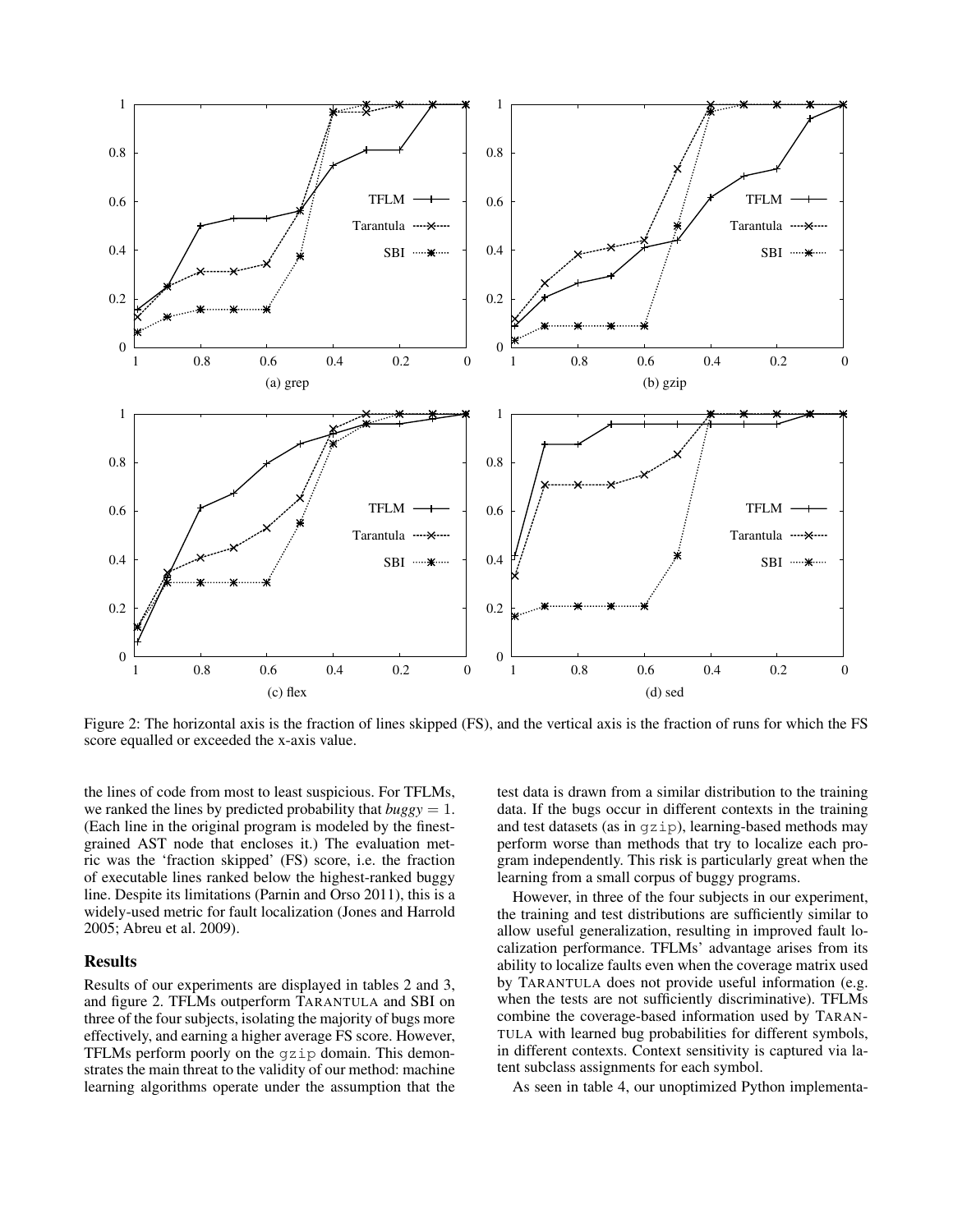tion predicts bug probabilities in a few seconds for programs a few thousand lines in length. An optimized implementation may be able to make predictions at interactive speeds; this makes TFLMs a practical choice of inference engine for a debugging tool in a software development environment. Learning TFLMs can take several minutes, but note that the model can be trained offline, either from previous versions of the software being developed (as in our experiments), or from other related software projects expected to have a similar bug distribution (e.g. projects of a similar scale, written in the same language).

# **Conclusions**

This paper presented TFLMs, a probabilistic model for fault localization that can be learned from a corpus of buggy programs. This allows the model to generalize from previously seen bugs to more accurately localize faults in a new context. TFLMs can also incorporate the output of other faultlocalization systems as features in the probabilistic model, with a learned weight that depends on the context. TFLMs take advantage of recent advances in tractable probabilistic models to ensure that the fault location probabilities can be inferred efficiently even as the size of the program grows. In our experiments, a TFLM trained with TARANTULA as a feature localized bugs more effectively than TARANTULA or SBI alone, on three of the four subject programs.

In this work, we used TFLMs to generalize across sequential versions of a single program. Given adequate training data, TFLMs could also be used to generalize across more distantly-related programs. The success of this approach relies on the assumption that there is some regularity in software faults, i.e. the same kinds of errors occur repeatedly in unrelated software projects, with sufficient regularity that a machine learning algorithm can generalize over these programs. Testing this assumption is a direction for future work.

Another direction for future work is extending TFLMs with additional sources of information, such as including multiple fault localization systems, and richer program features derived from static or dynamic analysis (e.g. invariants (Hangal and Lam 2002; Brun and Ernst 2004)). TFLMlike models may also be applicable to debugging methods that use path profiling (Chilimbi et al. 2009), giving the user more contextual information about the bug, rather than just a ranked list of statements. The recent developments in tractable probabilistic models may also enable advances in other software engineering problems, such as fault correction, code completion, and program synthesis.

## Acknowledgments

This research was partly funded by ONR grants N00014- 13-1-0720 and N00014-12-1-0312, and AFRL contract FA8750-13-2-0019. The views and conclusions contained in this document are those of the authors and should not be interpreted as necessarily representing the official policies, either expressed or implied, of ONR, AFRL, or the United States Government.

# References

Abreu, R.; Zoeteweij, P.; Golsteijn, R.; and van Gemund, A. J. 2009. A practical evaluation of spectrum-based fault localization. *The Journal of Systems and Software* 82(11):1780–1792.

Amer, M. R., and Todorovic, S. 2012. Sum-product networks for modeling activities with stochastic structure. In *CVPR*.

Andrzejewski, D.; Mulhern, A.; Liblit, B.; and Zhu, X. 2007. Statistical debugging using latent topic models. In *ECML/P-KDD*.

Ascari, L. C.; Araki, L. Y.; Pozo, A. R. T.; ; and Vergilio, S. R. 2009. Exploring machine learning techniques for fault localization. In *Latin American Test Workshop*.

Briand, L. C.; Labiche, Y.; and Liu, X. 2007. Using machine learning to support debugging with TARANTULA. In *ISSRE*.

Brun, Y., and Ernst, M. 2004. Finding latent code errors via machine learning over program executions. In *ICSE*.

Chilimbi, T. M.; Liblit, B.; Mehra, K.; Nori, A. V.; and Vaswani, K. 2009. HOLMES: Effective statistical debugging via efficient path profiling. In *ICSE*.

Cleve, H., and Zeller, A. 2005. Locating causes of program failures. In *ICSE*.

Dennis, A., and Ventura, D. 2012. Learning the architecture of sum-product networks using clustering on variables. In *NIPS*.

Domingos, P., and Webb, A. 2012. A tractable first-order probabilistic logic. In *AAAI*.

Ernst, M. D.; Cockrell, J.; Griswold, W. G.; and Notkin, D. 2001. Dynamically discovering likely program invariants to support program evolution. *IEEE Transactions on Software Engineering* 27(2):99–123.

Gens, R., and Domingos, P. 2012. Discriminative learning of sum-product networks. In *NIPS*.

Gens, R., and Domingos, P. 2013. Learning the structure of sum-product networks. In *ICML*.

Hailpern, B., and Santhanam, P. 2002. Software debugging, testing, and verification. *IBM Systems Journal* 41(1):4–12.

Hangal, S., and Lam, M. S. 2002. Tracking down software bugs using automatic anomaly detection. In *ICSE*.

Jones, J. A., and Harrold, M. J. 2005. Empirical evaluation of the TARANTULA automatic fault-localization technique. In *ASE*.

Jones, J. A.; Harrold, M. J.; and Stasko, J. 2002. Visualization of test information to assist fault localization. In *ICSE*.

Khurshid, S.; Marinov, D.; Rothermel, G.; Xie, T.; and Motycka, W. 2004. Software-artifact infrastructure repository (SIR). Retrieved 15 August, 2014 from http://sir.unl.edu/.

Liblit, B.; Aiken, A.; Zheng, A. X.; and Jordan, M. I. 2003. Bug isolation via remote program sampling. In *PLDI*.

Liblit, B.; Naik, M.; Zheng, A. X.; Aiken, A.; and Jordan, M. I. 2005. Scalable statistical bug isolation. In *PLDI*.